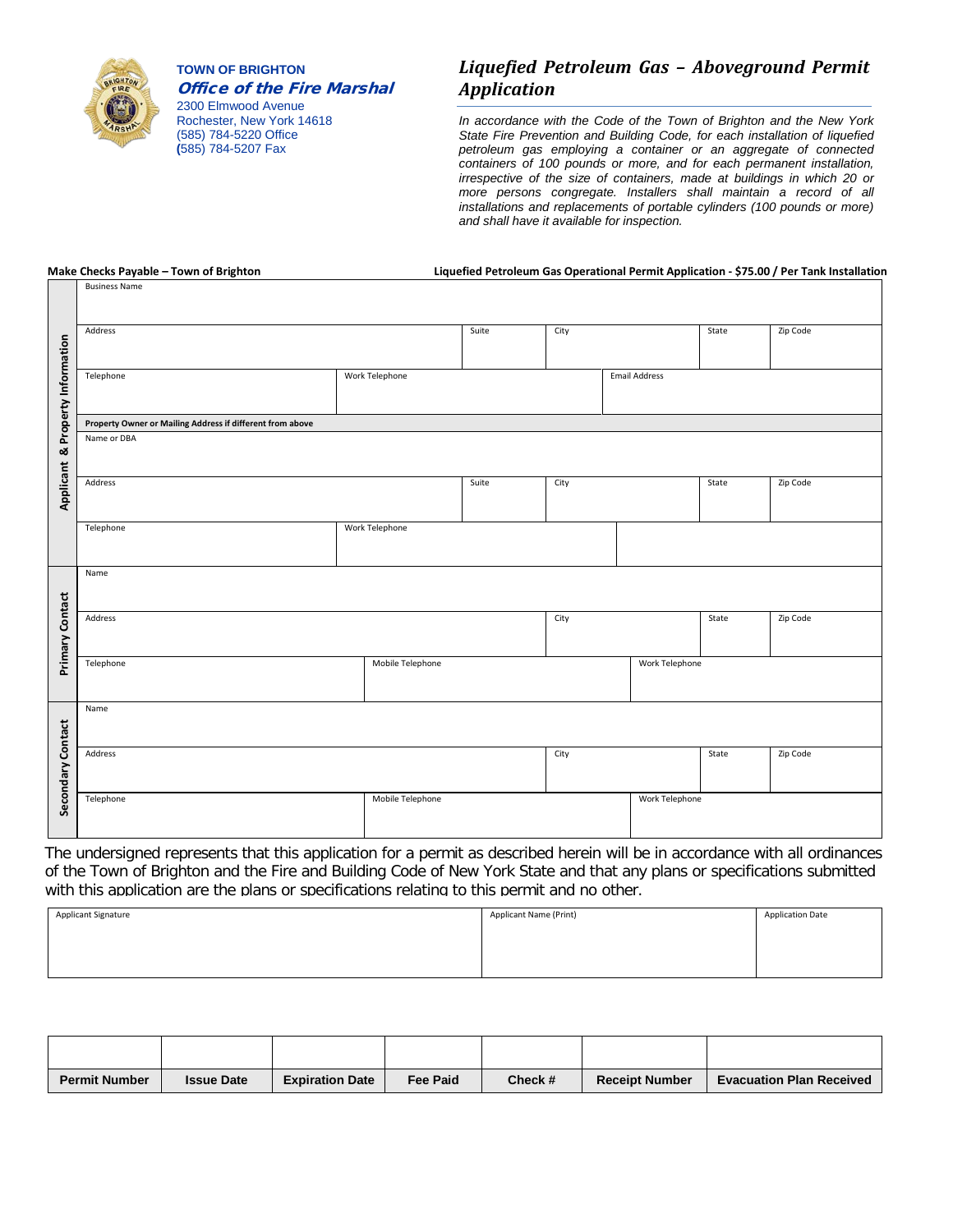# **General Requirements**

Emergency controls shall be conspicuously marked, and controls shall be located to be readily accessible in emergencies.

Roads and other means of access for emergency equipment, such as fire department, shall be provided.

Portable containers are allowed to be used inside buildings undergoing construction for temporary heat where such buildings are not occupied by the public.

Containers shall be located to comply with FCNYS Table 3804.3 for clearance to other containers, buildings, public ways, or adjacent properties.

**NO SMOKING** signs shall be posted on all tanks, and smoking shall be prohibited within 25 feet of cylinder storage locations.

Weeds, grass, brush, trash and other combustible materials shall be kept at least 10 feet from LPG tanks or containers.

Fire extinguishers with a minimum rating of 40BC shall be installed with 75 feet of all tank and container installations.

When exposed to vehicular damage, LPG containers, regulators and piping shall be protected by guard posts. The post shall be constructed of 4 inch concrete filled posts, spaced not more than 4 feet between posts, set at least 3 feet deep in 15 inch diameter footers, extend at least 3 feet above the ground, and shall not be located less than 5 feet from the tank.

Liquefied petroleum gas shall not be used for the purpose of operating devices or equipment unless such device or equipment is approved for use with LP-gas.

Warning labels shall include information on the potential hazards of LP gas including but not limited to: "FLAMMABLE," "LP-GAS," "PROPANE," "NO SMOKING."

Containers shall located with respect to special hazards such as above-ground flammable or combustible liquid tanks, oxygen or gaseous hydrogen containers, flooding or electric power lines as specified in NFPA 58, Section 3.2.2.6.

# **Working Drawings - Outdoor Containers and Cylinders**

Detailed site diagram to scale showing:

North arrow

Site plan showing the location of property lines (Distances in feet)

Buildings and building openings, roads and parking lots

Vehicle traffic/access

Fire hydrant and water supply systems

LPG containers (Aboveground and underground tanks)

Security fences, piping, valves, fittings and related equipment

Tent(s) distances of containers to tent(s) heaters, and other structures or exposures

The location and classification of electrical and heating equipment.

The location of emergency fuel shutdown devices, including excess flow control valves.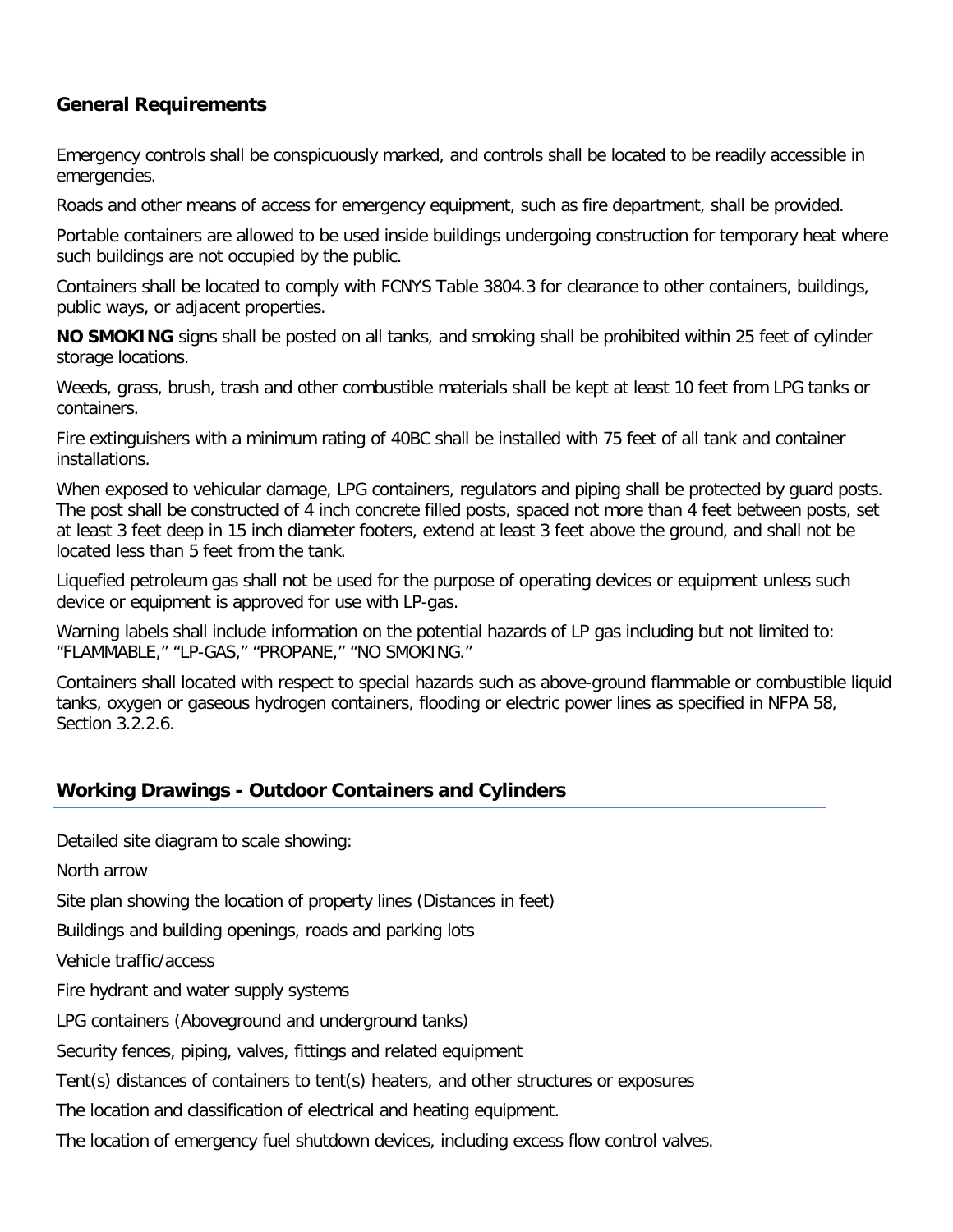The location, type, make and model of pressure relief devices and pressure regulators.

The location, design and specifications of container fill and venting pipes and equipment.

Method to achieve vehicle impact protection for containers, cylinders, piping, valves or fittings.

The location and design of remote manual shutoff valve and emergency impact valves

Method to protect piping from physical damage, corrosion or external stresses.

The location and rating of fire protection equipment, especially water spray systems and portable fire extinguishers.

Proper required "No Smoking / No Open Flame" and NFPA 704 placards installed on, or in the immediate vicinity of tanks

Completed LP Gas for Temporary Heat Permit Application form.

Provide heater manufacturer specifications; shall be listed or approved device.

Permit application requires LP-Gas amounts reported in: number of containers, pounds per container and water capacity in gallons per container, and total aggregate water capacity in gallons. Greater than 125 gallons requires permit.

# **Portable Heaters**

Shall be equipped with an approved automatic device to shut off the flow of gas to the main burner and to the pilot, if used, in the event of flame extinguishment or combustion failure.

Shall be self supporting unless designed for cylinder mounting.

Having an input of more than 50,000 Btu/hr shall be equipped with either a pilot that must be lighted and proved before the main burner can be turned on or an approved electric ignition system.

Shall NOT be installed using cylinders, cylinder components, regulators, connections, piping or tubing as structural supports.